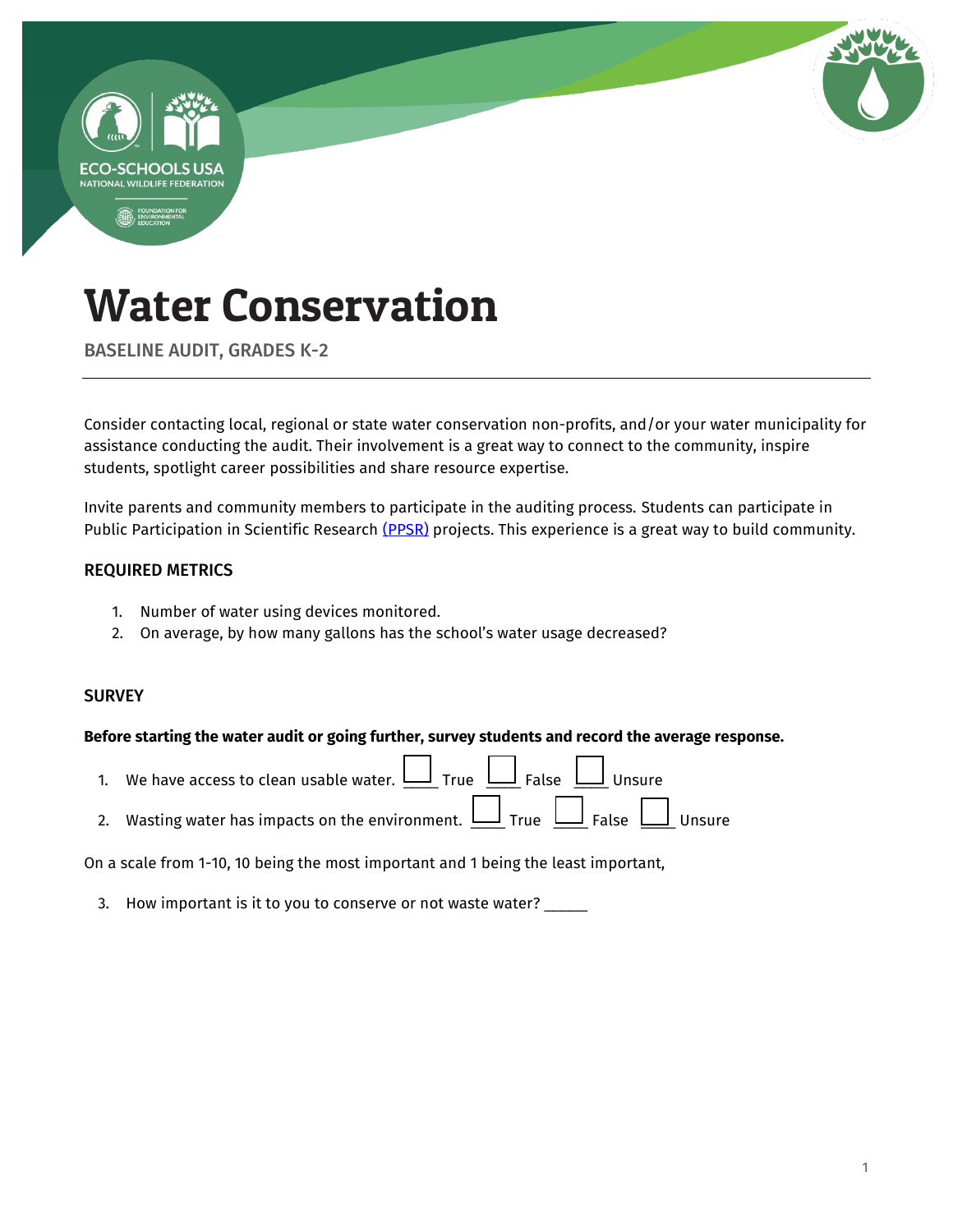

BASELINE AUDIT, GRADES K-2



### TABLE 1. DEFINING THE STUDY SITE

| $\mathbf{1}$ | Our school's water sources have been tested for<br>the following contaminants.* (faucets, fountains,<br>showers)<br>2016 WIIN Act - Provision, Sec. 2107: Lead testing in<br>school and child care program drinking water | J <sub>bacteria</sub> L<br>$lead$ L<br>J iron<br>mercury<br>copper $\boxed{\phantom{a}}$ nitrates $\boxed{\phantom{a}}$<br>unsure |
|--------------|---------------------------------------------------------------------------------------------------------------------------------------------------------------------------------------------------------------------------|-----------------------------------------------------------------------------------------------------------------------------------|
| 2.           | What is the source of the school's water supply?                                                                                                                                                                          | well<br>municipal water supply<br>unsure                                                                                          |
| 3.           | If a municipal water supply, what is its source?                                                                                                                                                                          | lake or river $\bigsqcup$ well (aquifer/groundwater)<br>N/A<br>unsure                                                             |
| 4.           | Where does water used inside the school go?<br>Check all that apply.                                                                                                                                                      | on-site septic systems<br>drainage field<br>municipal sewer system<br>recycled for use as grey water                              |
| 5.           | How many gallons of water does the school and<br>district use each year?                                                                                                                                                  | gallons per year at the school<br>gallons per year at the district                                                                |

\*Do you have questions regarding water quality at school? The Healthy Schools Pathway can help. If the team needs a timely response, please contact us at **eco-schoolsusa@nwf.org**.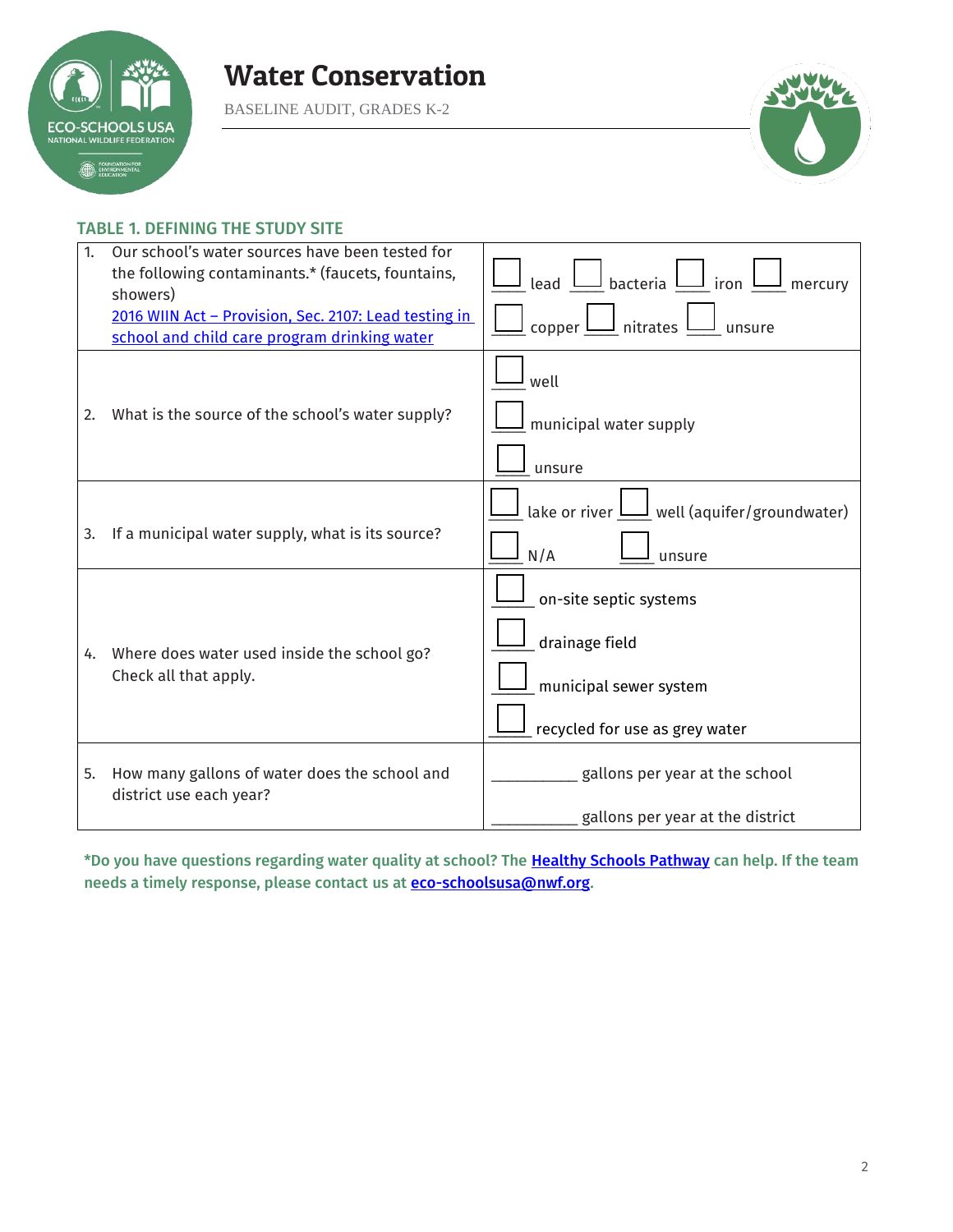

BASELINE AUDIT, GRADES K-2



### IRRIGATION

### CHART 1. GENERAL IRRIGATION

| 1. | After walking the school grounds, what type of<br>land cover was observed most?                                                        |           | concrete/asphalt | grass and/or other natural plant cover<br>$\mathsf I$ natural rock ground covers<br>turf or man-made ground covers |
|----|----------------------------------------------------------------------------------------------------------------------------------------|-----------|------------------|--------------------------------------------------------------------------------------------------------------------|
| 2. | What is the average rainfall, in inches, for each month during the school year, August through June?<br>https://www.usclimatedata.com/ |           |                  |                                                                                                                    |
|    |                                                                                                                                        | August    | in.              |                                                                                                                    |
|    |                                                                                                                                        | September | in.              |                                                                                                                    |
|    |                                                                                                                                        | October   | in.              |                                                                                                                    |
|    |                                                                                                                                        | November  | in.              |                                                                                                                    |
|    |                                                                                                                                        | December  | in.              |                                                                                                                    |
|    |                                                                                                                                        | January   | in.              |                                                                                                                    |
|    |                                                                                                                                        | March     | in.              |                                                                                                                    |
|    |                                                                                                                                        | April     | in.              |                                                                                                                    |
|    |                                                                                                                                        | May       | in.              |                                                                                                                    |
|    |                                                                                                                                        | June      | in.              |                                                                                                                    |

Continued on the next page.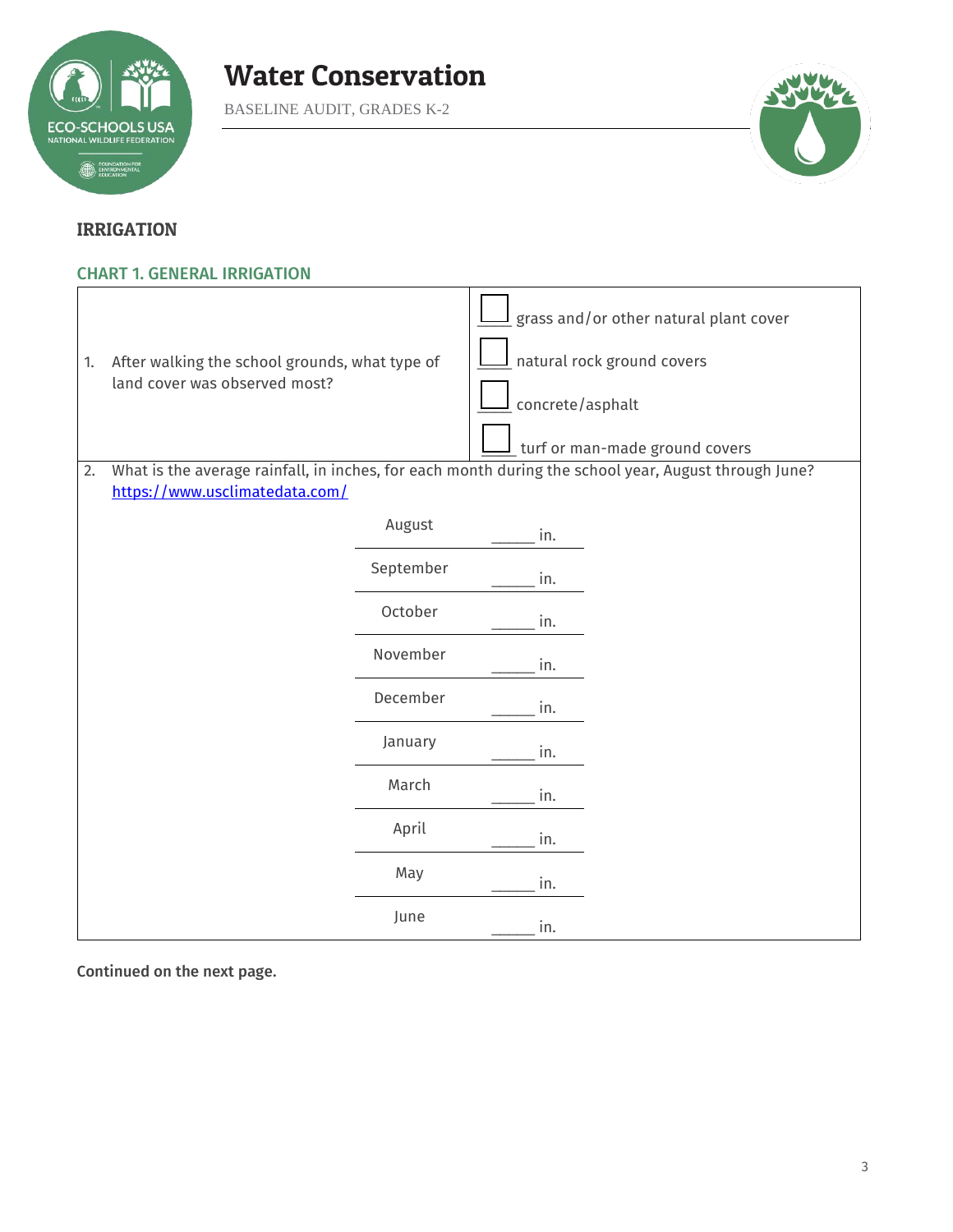

BASELINE AUDIT, GRADES K-2



### CHART 2. IRRIGATION SYSTEM

|    | Is an irrigation system installed throughout the<br>school grounds? | N <sub>0</sub><br>Yes<br>Unsure |
|----|---------------------------------------------------------------------|---------------------------------|
|    | If yes, continue to question 2. If no or unsure, go to Chart 3.     |                                 |
| 2. | Survey the heads, drips and/or bubblers in each                     |                                 |
|    | zone/station. How many were observed to be                          |                                 |
|    | broken, leaking or cut?                                             |                                 |

### CHART 3. SPRINKLERS WITH A HOSE ATTACHMENT

| 1. Are sprinklers used to irrigate school green<br>spaces?                                              | <b>No</b><br>Unsure<br>Yes |
|---------------------------------------------------------------------------------------------------------|----------------------------|
| If yes, continue to question 2. If no or unsure, go to the summary questions at the bottom of the page. |                            |
| 2. Survey the outdoor faucets, hoses and                                                                |                            |
| sprinklers. How many were observed to be                                                                |                            |
| leaking, worn out or broken?                                                                            |                            |

### **Think about the following questions as you summarize the information in Charts 1-3.**

- 1. How does precipitation impact how often the school grounds are watered?
- 2. Explain any questions teams/classes have regarding the results of their irrigation audit? Who can they contact?
- 3. What actions can the team/class take to improve water conservation on the school grounds?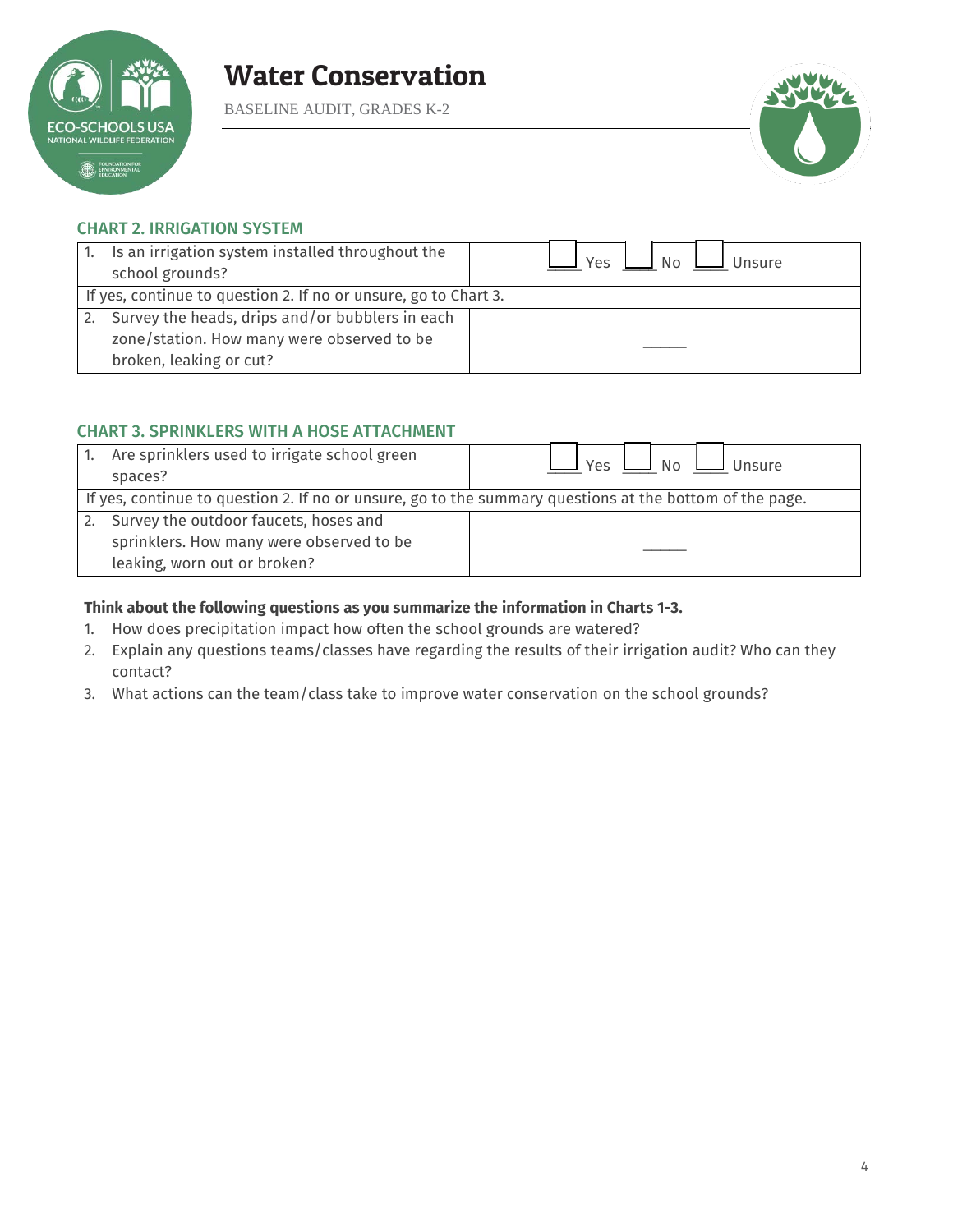

BASELINE AUDIT, GRADES K-2



### CHART 4. SCHOOL BATHROOM TOILETS



Using a highlighter, mark the locations on a school map where auditing will occur. Work with the team/class to complete the audit and calculations. These tables and charts will be used to draw conclusion about water use and to inform the action plan to make recommendations for better water stewardship at the school.

(A/S) Automatic/Sensor (M) Manual (flush by hand)

| <b>Bathroom Location</b>               | <b>Toilets</b> |         | Any Observed Leaks?         |  |
|----------------------------------------|----------------|---------|-----------------------------|--|
|                                        | A/S            | M       |                             |  |
| Example: 1 <sup>st</sup> grade hallway |                | $\bf 6$ | X<br>Yes _____<br><b>No</b> |  |
|                                        |                |         |                             |  |
|                                        |                |         | Yes<br>No                   |  |
|                                        |                |         |                             |  |
|                                        |                |         | $Yes_$<br>No.               |  |
|                                        |                |         |                             |  |
|                                        |                |         | $Yes_$<br>No                |  |
|                                        |                |         |                             |  |
| <b>Totals</b>                          |                |         |                             |  |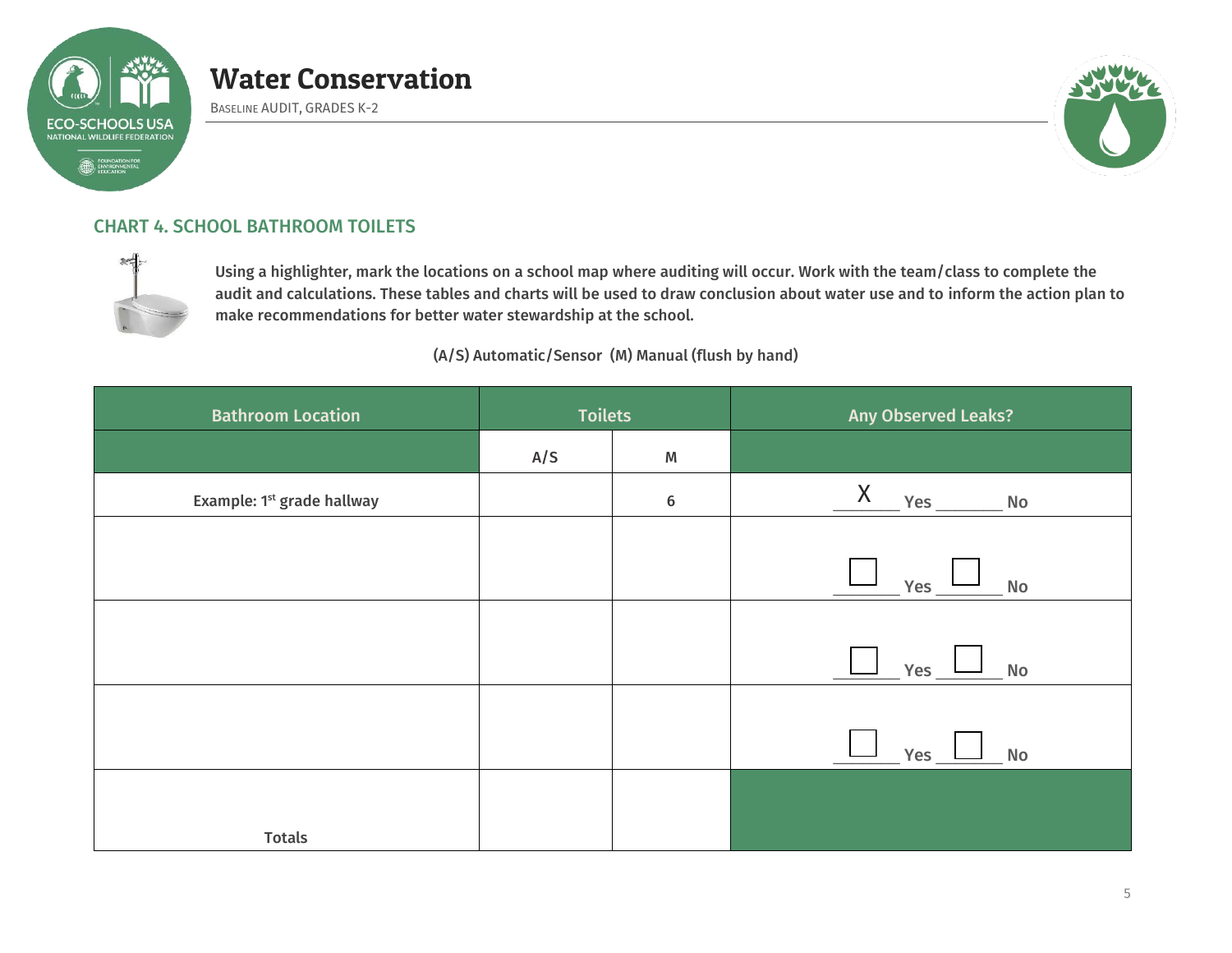

BASELINE AUDIT, GRADES K-2



## CHART 5. SCHOOL BATHROOM URINALS

(A/S) Automatic/Sensor (M) Manual (flush by hand)

| <b>Bathroom Location</b>               | <b>Urinals</b> |         | Any Observed Leaks?                       |  |
|----------------------------------------|----------------|---------|-------------------------------------------|--|
|                                        | A/S            | M       |                                           |  |
| Example: 1 <sup>st</sup> grade hallway |                | $\bf 6$ | X<br>Yes<br>No.                           |  |
|                                        |                |         |                                           |  |
|                                        |                |         | Yes $\_$<br>No                            |  |
|                                        |                |         |                                           |  |
|                                        |                |         | $\overline{\phantom{a}}$ No<br>Yes $\_\_$ |  |
|                                        |                |         |                                           |  |
|                                        |                |         | $\overline{\phantom{a}}$ No<br>Yes $\_\_$ |  |
|                                        |                |         |                                           |  |
| <b>Totals</b>                          |                |         |                                           |  |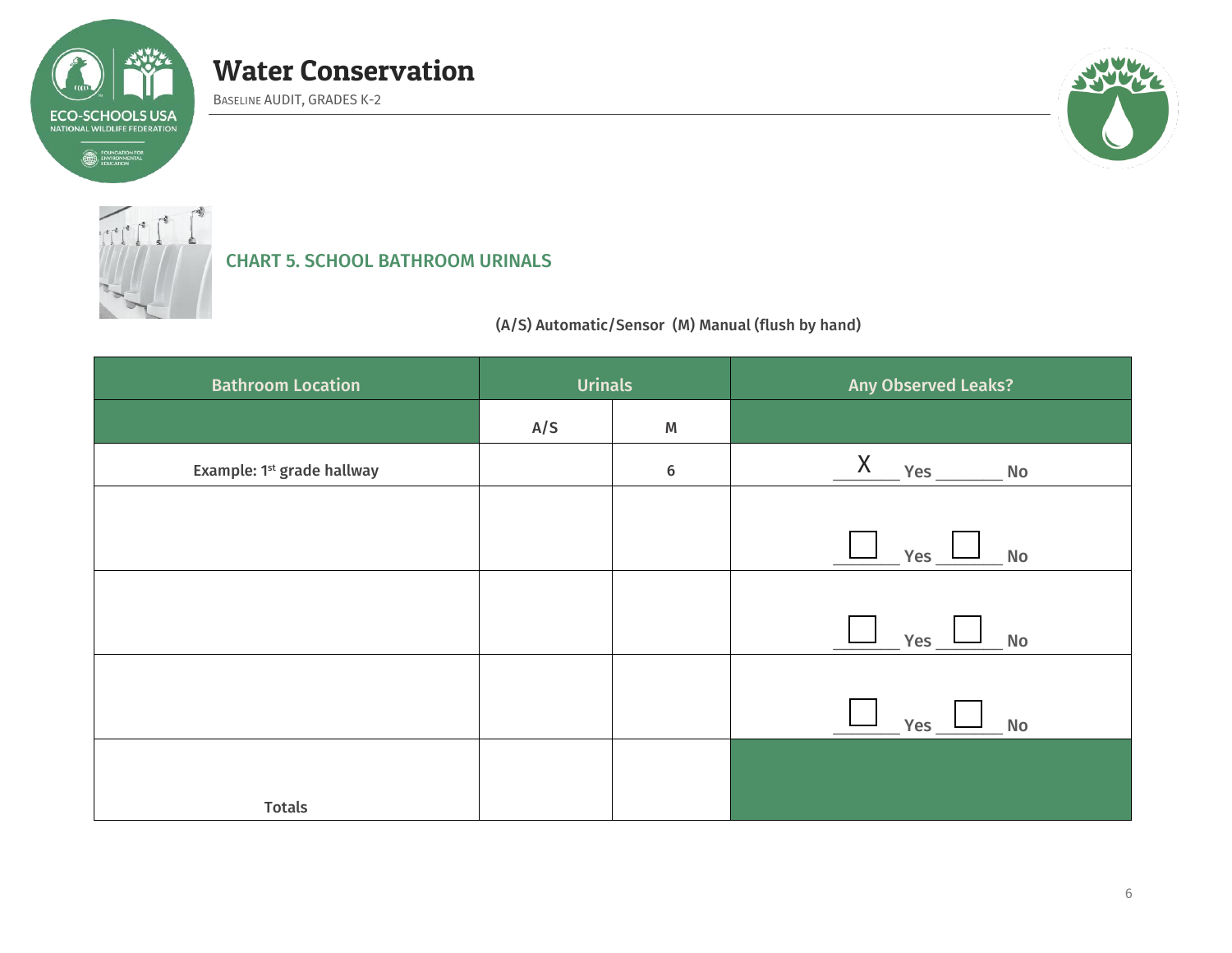

BASELINE AUDIT, GRADES K-2



CHART 6. SCHOOL BATHROOM FAUCETS

(A/S) Automatic/Sensor (M) Manual (turn on/off by hand)

| <b>Bathroom Location</b>       | <b>Faucets</b> |           | <b>Any Observed Leaks?</b>          |  |
|--------------------------------|----------------|-----------|-------------------------------------|--|
|                                | A/S            | ${\sf M}$ |                                     |  |
| <b>Example: Oriole Hallway</b> | $\bf 8$        |           | X<br>Yes<br><b>No</b>               |  |
|                                |                |           |                                     |  |
|                                |                |           | <b>No</b><br>Yes $\_$               |  |
|                                |                |           |                                     |  |
|                                |                |           | Yes<br>$\overline{\phantom{a}}$ No  |  |
|                                |                |           |                                     |  |
|                                |                |           | Yes $\mathsf{\underline{I}}$<br>No. |  |
|                                |                |           |                                     |  |
| <b>Totals</b>                  |                |           |                                     |  |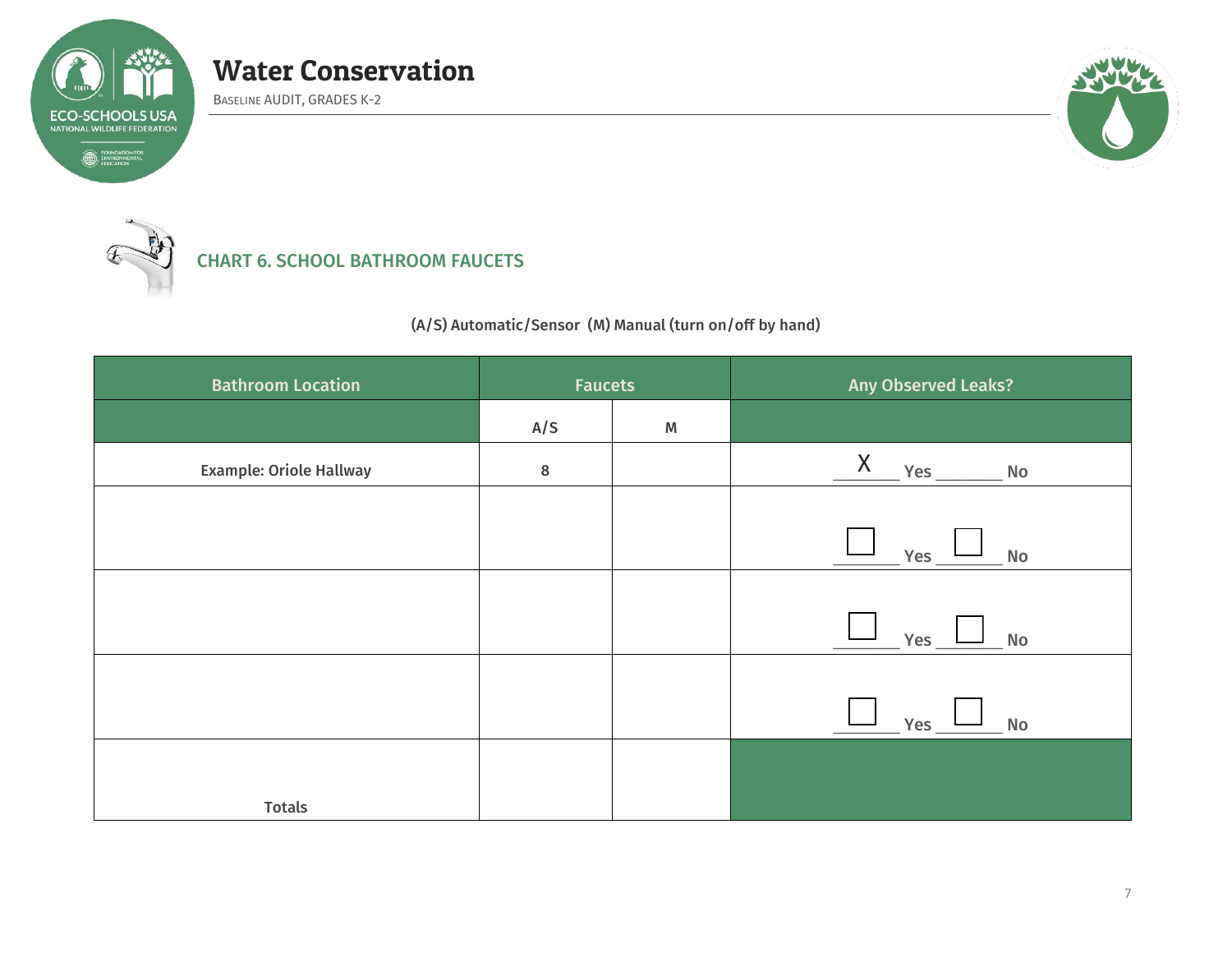

BASELINE AUDIT, GRADES K-2



### CHART 7. OTHER WATER USING APPLIANCES

Collect data at up to five areas locations around the school.

(A/S) Automatic/Sensor (M) Manual (by hand)

| <b>Location</b>             | <b>Water Fountains</b> |                         | <b>Other</b> |                    | <b>Any Observed Leaks?</b>  |
|-----------------------------|------------------------|-------------------------|--------------|--------------------|-----------------------------|
|                             | A/S                    | $\pmb{\mathsf{M}}$      | A/S          | $\pmb{\mathsf{M}}$ |                             |
| Front hallway by the office |                        | $\overline{\mathbf{2}}$ |              |                    | $Yes$ No                    |
|                             |                        |                         |              |                    | No.<br>Yes                  |
|                             |                        |                         |              |                    | Yes<br>$\mathsf{No}$        |
|                             |                        |                         |              |                    | <b>No</b><br>$Yes_$         |
|                             |                        |                         |              |                    | $\mathsf{No}$<br>Yes $_{-}$ |
|                             |                        |                         |              |                    | <b>Yes</b><br>No            |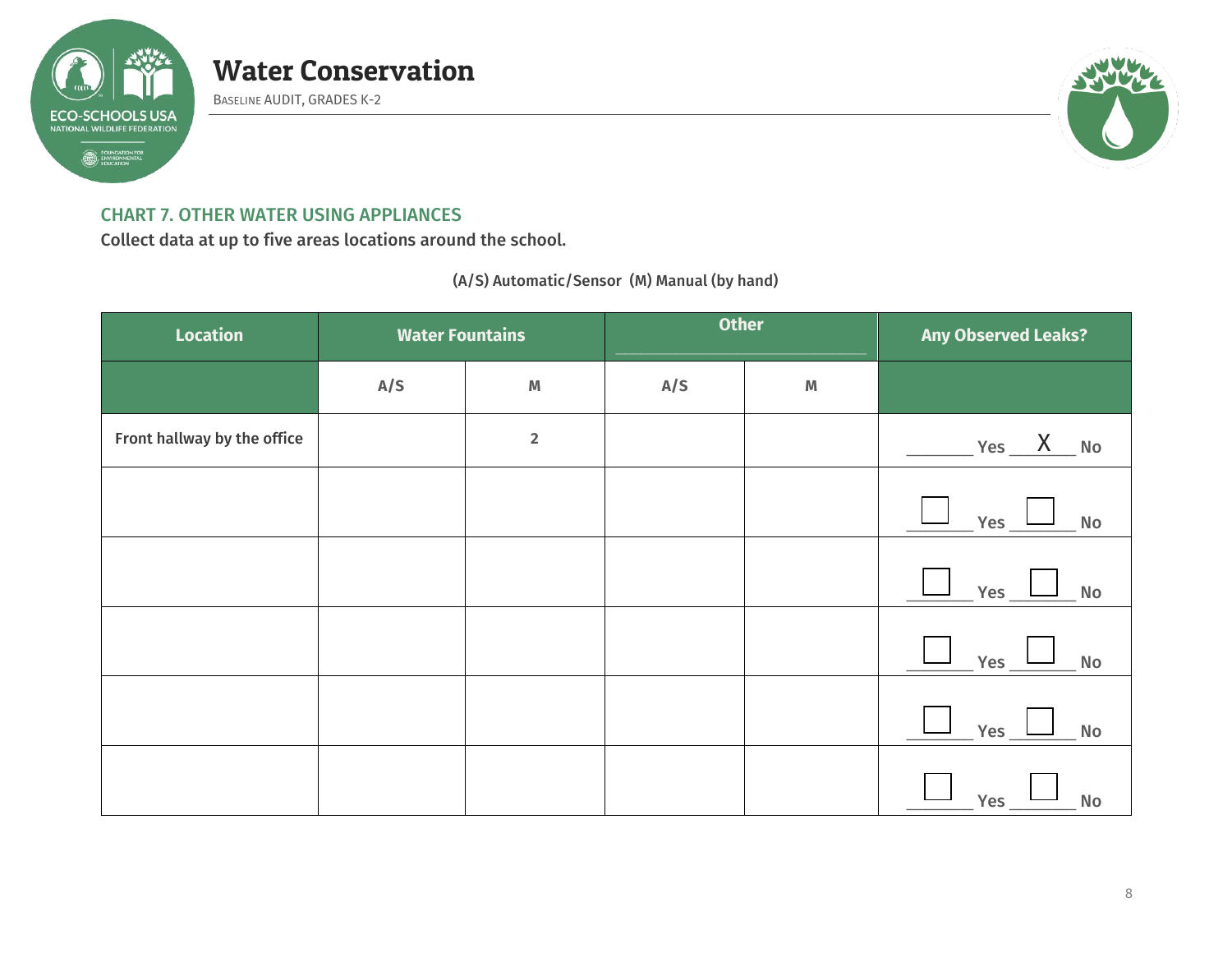

BASELINE AUDIT, GRADES K-2



### **Think about the following questions as you summarize the information in Charts 4-6.**

- 1. Provide a summary of water use at your school using Charts 4-6.
- 2. Explain any questions or concerns teams/classes have regarding the results of their in-building audit? Who can be contacted to help answer questions or fix problems?
- 3. What actions can the team/class take to improve water conservation inside the building?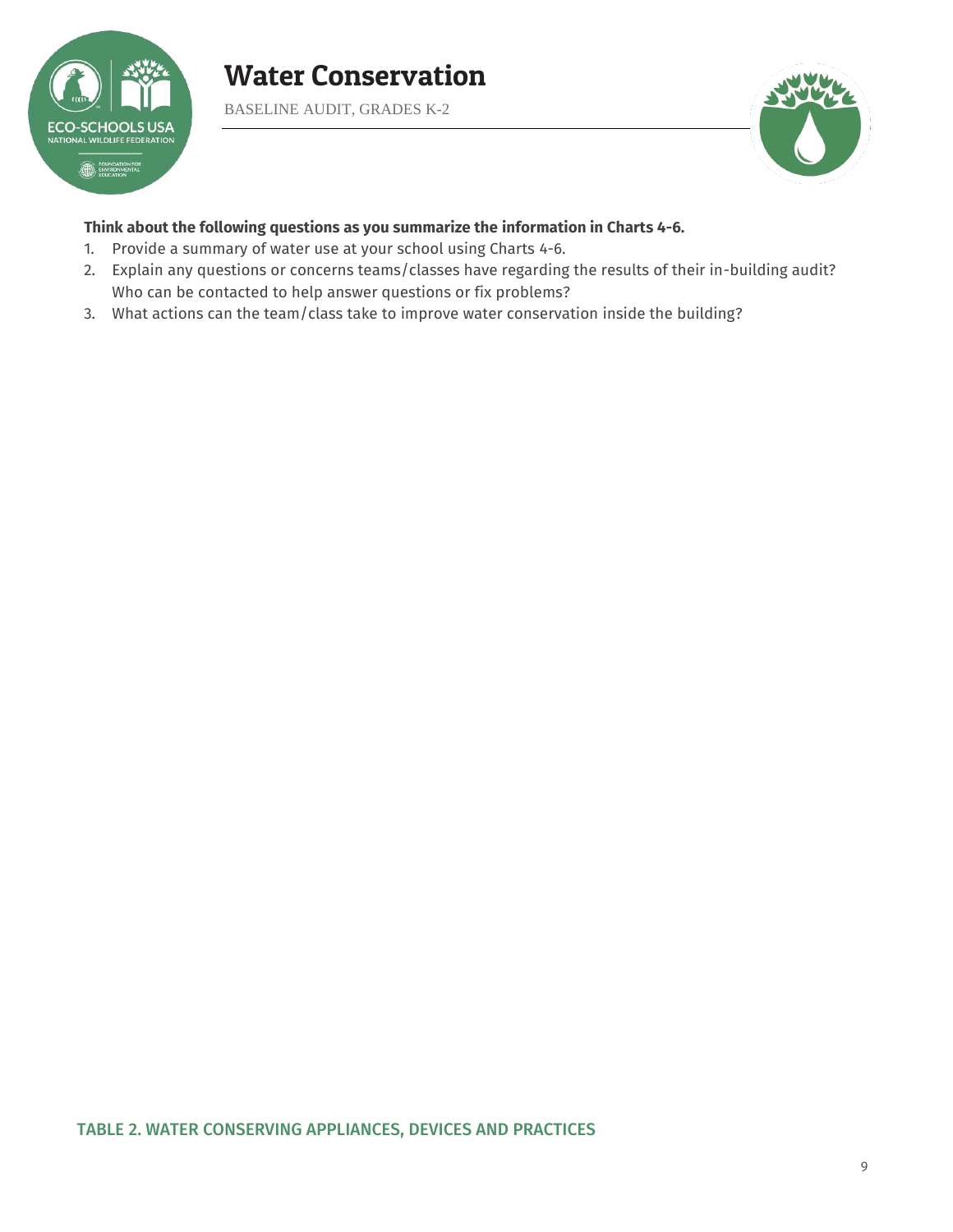

BASELINE AUDIT, GRADES K-2



| 1. | Do all indoor faucets have aerators?                                                                         | Unsure<br><b>No</b>                                                             |
|----|--------------------------------------------------------------------------------------------------------------|---------------------------------------------------------------------------------|
| 2. | How many of the school's toilets and urinals are considered low-<br>flow/high-efficiency?                    |                                                                                 |
| 3. | Does the school have water bottle filling stations (not water<br>fountains)?                                 | $\Box$ No $\Box$ Unsure<br>$\frac{1}{\sqrt{2}}$ Yes<br>How many? _____          |
| 4. | Does the school encourage students to bring and use reusable<br>water bottles?                               | $\Box$ Yes $\Box$ No $\Box$ Unsure                                              |
| 5. | Does the school have functioning rain barrels and/or cisterns?                                               | $\Box$ $\gamma$ es $\Box$ No $\Box$ Unsure<br>How many? $\_$                    |
| 6. | Does the school use native grasses, trees, shrubs and flowers in<br>its landscape design?                    | $\boxed{\phantom{a}}$ Yes $\boxed{\phantom{a}}$ No $\boxed{\phantom{a}}$ Unsure |
| 7. | Do any part of the school grounds use xeriscaping, have<br>installed rain gardens and/or bioretention ponds? | $\Box$ Yes $\Box$ No $\Box$ Unsure                                              |
| 8. | List any other water conserving practices used at the school.                                                |                                                                                 |

### **Think about the following question as you summarize the data in Table 2.**

1. Based on the responses in Table 2, how would the team/class rate their water conservation practices currently in use?



2. What actions can teams/students take to improve water stewardship?